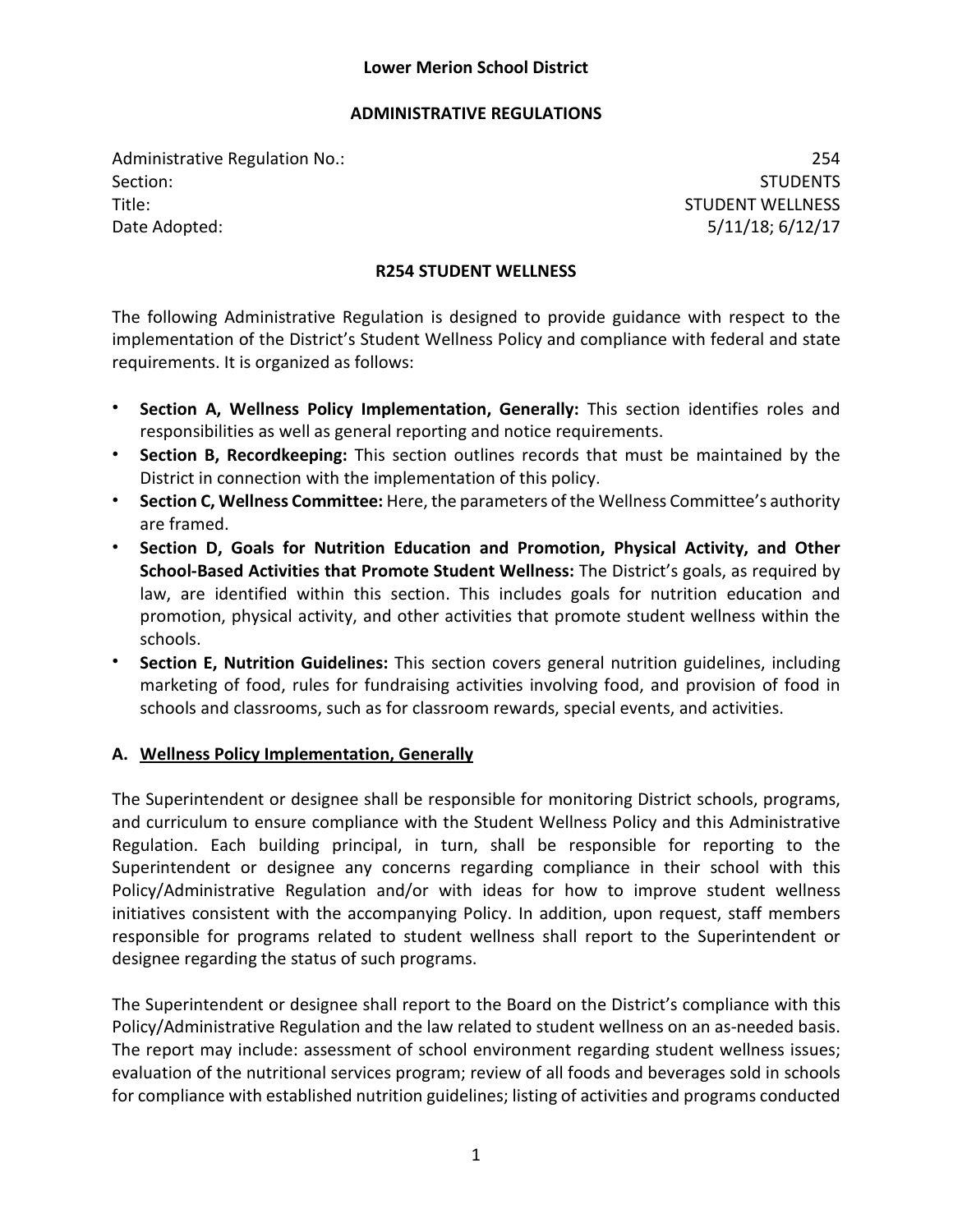#### **ADMINISTRATIVE REGULATIONS**

Administrative Regulation No.: 254 Section: Studies and Studies and Studies and Studies and Studies and Studies and Studies and Studies and Studies Title: STUDENT WELLNESS Date Adopted: 5/11/18; 6/12/17

to promote nutrition and physical activity; recommendations for policy and/or program revisions; suggestions for improvement in specific areas; and feedback received from District staff, students, parents/guardians, community members and the Wellness Committee.

On an annual basis, the Director of Nutritional Services and/or Business Manager will ensure that District guidelines for reimbursable meals are not less restrictive than regulations and guidelines issued for schools in accordance with federal law. The District will at least annually inform and update the public regarding the contents of the Student Wellness Policy and any updates to the Policy through publication on the District's Website.

# **B. Recordkeeping**

The District shall retain records documenting compliance with the requirements of the Student Wellness policy, which shall include:

- 1. The written Student Wellness policy.
- 2. Documentation demonstrating that, annually, the District has informed the community through publication on the District's website about the contents of the Student Wellness Policy and any updates to the Policy.
- 3. Documentation of efforts to review and update the Student Wellness policy, including who is involved in the review and methods used by the District to inform the public of their ability to participate in the review.
- 4. Documentation demonstrating the most recent assessment on the implementation of the Student Wellness Policy and notification of the assessment results to the public.

## **C. Wellness Committee**

The Wellness Committee shall serve as an advisory committee regarding student health issues. The Committee shall be involved in developing a Student Wellness Policy that complies with law and recommending revisions to the Board for adoption.

The Wellness Committee shall review and consider evidence-based strategies and techniques in establishing goals for nutrition education and promotion, physical activity and other school based activities that promote student wellness as part of the policy development and revision process.

# **D. Goals for Nutrition Education and Promotion, Physical Activity, and Other School-Based Activities that Promote Student Wellness**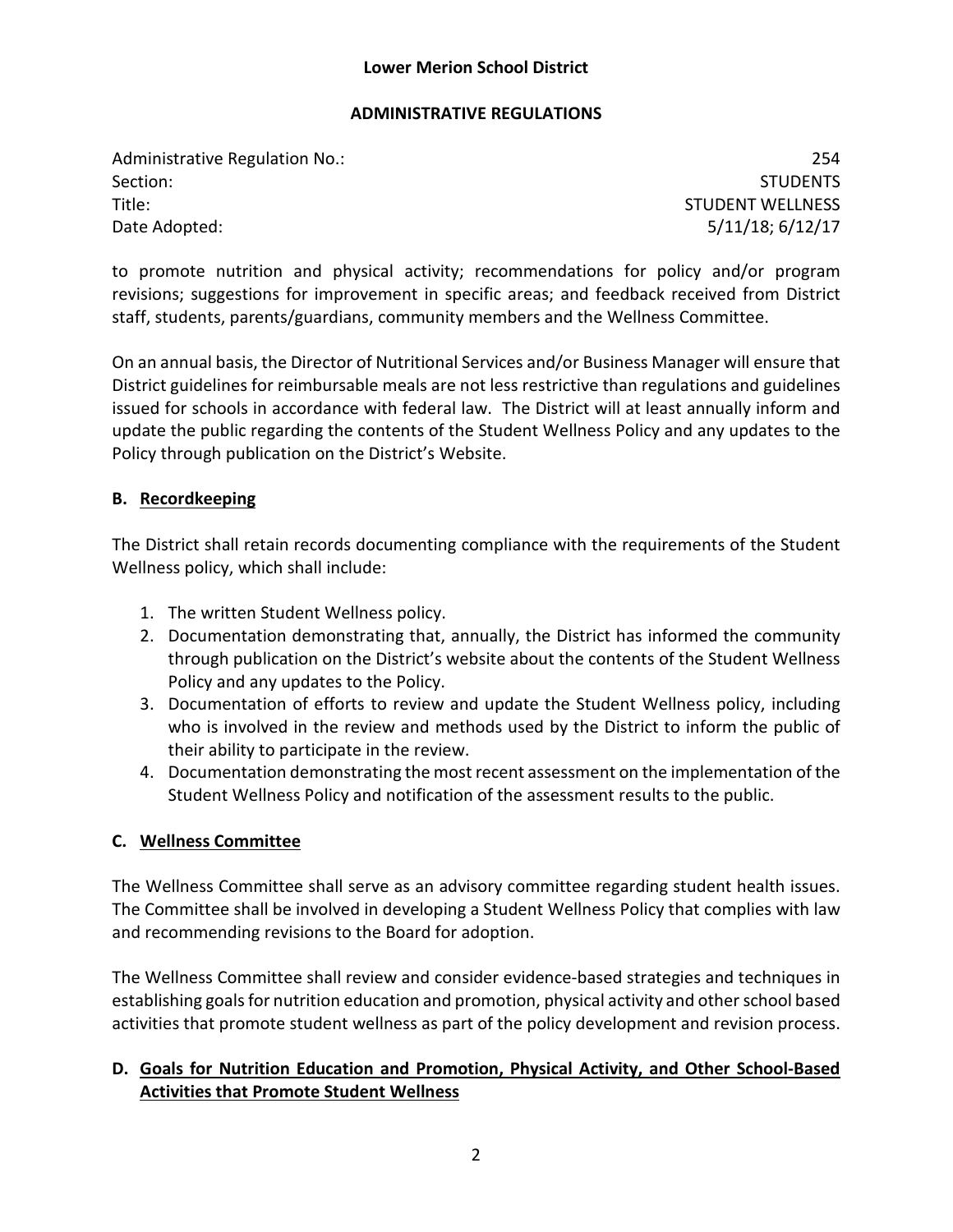### **ADMINISTRATIVE REGULATIONS**

Administrative Regulation No.: 254 Section: Studies and Studies and Studies and Studies and Studies and Studies and Studies and Studies and Studies Title: STUDENT WELLNESS Date Adopted: 5/11/18; 6/12/17

# **1. Nutrition Education**

The goal of nutrition education is to teach, encourage, and support healthy eating by students. Promoting student health and nutrition enhances readiness for learning and increases student achievement. Nutrition education will be provided within the sequential, comprehensive health education program in accordance with State Board of Education curriculum regulations and the academic standards for Health, Safety and Physical Education, and Family and Consumer Sciences. Within this framework, nutrition education lessons and activities will be ageappropriate and will endeavor to provide all students with the knowledge and skills needed to make healthy choices. In addition, lifelong lifestyle balance shall be reinforced by linking nutrition education and physical activity, as described herein.

The staff responsible for providing nutrition education shall be properly trained and shall participate in relevant professional development. Where appropriate, nutrition education shall be integrated into other subjects to complement but not replace academic standards based on nutrition education. In addition, District staff will cooperate with agencies and community organizations seeking to provide opportunities for appropriate student projects related to nutrition. The District will endeavor to engage families and community beyond the school environment in supporting nutrition education activities.

# **2. Nutrition Promotion**

The District believes nutrition promotion and education positively influence lifelong eating behaviors by using evidence-based techniques and nutrition messages, and by creating food environments that encourage healthy nutrition choices and encourage participation in school meal programs. To this end, consistent nutrition messages will be disseminated and displayed within the District schools.

District food service personnel shall review and implement research-based, behavioral economics techniques in the cafeteria to encourage consumption of more whole grains, fruits, vegetables and legumes, and to decrease plate waste. District schools shall also offer resources about health and nutrition to encourage parents/guardians to provide healthy meals for their children.

# **3. Physical Activity**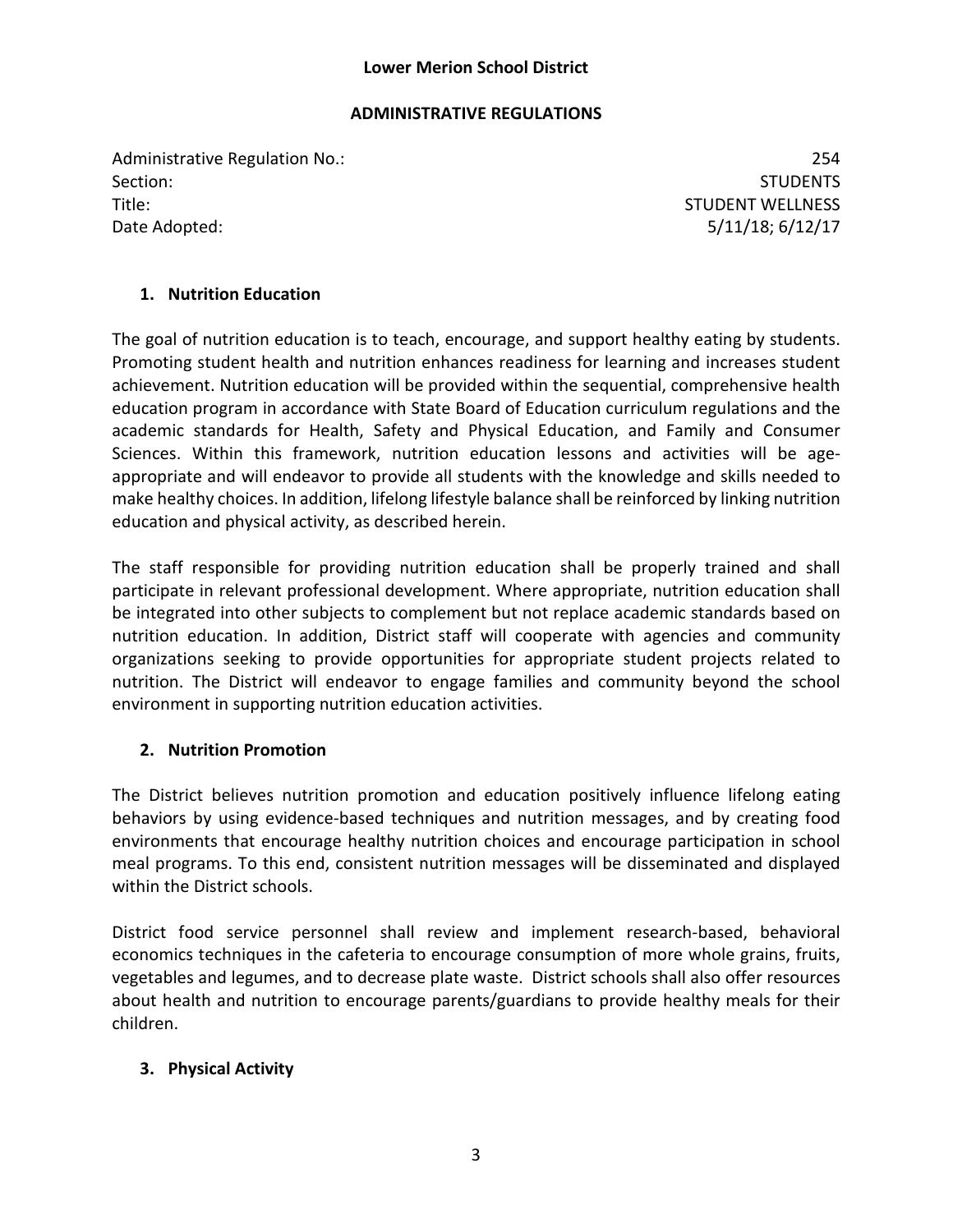#### **ADMINISTRATIVE REGULATIONS**

Administrative Regulation No.: 254 Section: Studies and Studies and Studies and Studies and Studies and Studies and Studies and Studies and Studies Title: STUDENT WELLNESS Date Adopted: 5/11/18; 6/12/17

District schools shall strive to provide opportunities for developmentally appropriate physical activity during the school day for all students. In addition to planned physical education (described herein), the District will encourage students to engage in age-appropriate physical activity opportunities designed to achieve optimal health, wellness, fitness, and performance benefits. The District will also endeavor to provide such physical activity opportunities that meet the needs and interests of all students.

Through the foregoing strategies and other similar wellness activities, District schools shall contribute to the effort to provide students opportunities to accumulate at least sixty (60) minutes of age-appropriate physical activity on all or most days of the week. That time may include physical activity outside the school environment, such as outdoor play at home, sports, etc. Before and after-school programs may provide developmentally appropriate physical activity for participating children. Students, parents, and community members shall be informed about opportunities in the community to engage in physical activity subject to Policy and Administrative Regulation 920 (Distribution of Promotional Information).

## **4. Physical Education**

A comprehensive physical education course of study that focuses on providing students developmentally appropriate skills, knowledge and confidence to participate in lifelong, healthenhancing physical activity shall be implemented primarily through, but not limited to, physical education classes. As such, a sequential physical education program consistent with State Board of Education curriculum regulations and Health, Safety, and Physical Education academic standards shall be developed and implemented by a certified physical education instructor. Adequate amounts of planned instruction shall be provided in order for students to achieve the proficient level for the Health, Safety, and Physical Education academic standards. Students shall be moderately to vigorously active as much time as possible during a physical education class. Pursuant to law and related District policies, documented medical conditions and disabilities shall be accommodated during class. Safe and adequate equipment, facilities, and resources shall be provided for physical education courses.

# **5. Other School Based Activities**

District schools shall provide adequate time and space, which shall be clean and safe, for eating and serving school meals. Meal periods shall be scheduled at appropriate hours and drinking water shall be available at all meal periods and throughout the school day. Qualified nutrition professionals shall administer the school meals programs and professional development shall be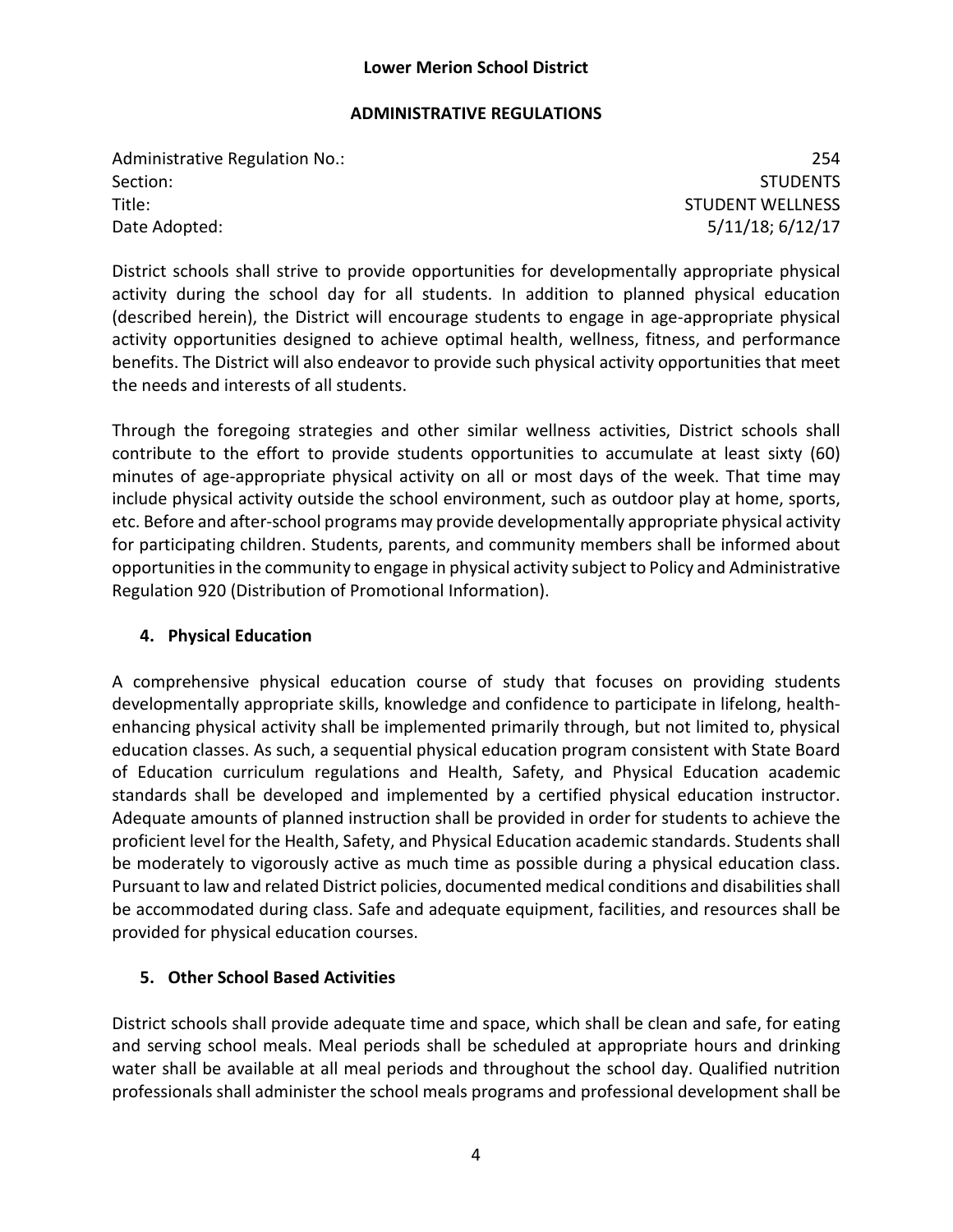#### **ADMINISTRATIVE REGULATIONS**

Administrative Regulation No.: 254 Section: Studies and Studies and Studies and Studies and Studies and Studies and Studies and Studies and Studies Title: STUDENT WELLNESS Date Adopted: 5/11/18; 6/12/17

provided for District nutrition staff. Access to the food service operation within the District schools is limited to authorized staff.

Information regarding the nutrition content of school meals shall be available to students and parents/guardians. Students and parents/guardians may be involved in menu development through various means.

The District shall provide appropriate training to all staff on the components of the Student Wellness Policy. Goals of the Student Wellness Policy shall be considered when planning schoolbased activities. Administrators, teachers, nutritional service personnel, student, parents/guardians, and community members shall be encouraged to serve as positive role models through District programs, communications, and outreach efforts. The District shall support the efforts of parents/guardians to provide a healthy diet and daily physical activity for children by communicating relevant information through various methods.

To the extent possible, the District shall utilize available wellness-targeted funding and outside programs to enhance student wellness.

## **E. Nutrition Guidelines**

## **1. In General**

All foods available in District schools during the school day shall be offered to students with consideration for promoting student health. Foods provided through the National School Lunch or School Breakfast Programs shall comply with federal nutrition standards under the School Meals Initiative.

For purposes of this Policy and Administrative Regulation:

- **Competitive foods** are defined as foods and beverages offered during the school day other than those reimbursed through the National School Lunch or School Breakfast Programs which are available for sale to students on school district property during the school day.
- **School property** means any area of property under the jurisdiction of the school district that students may access during the school day.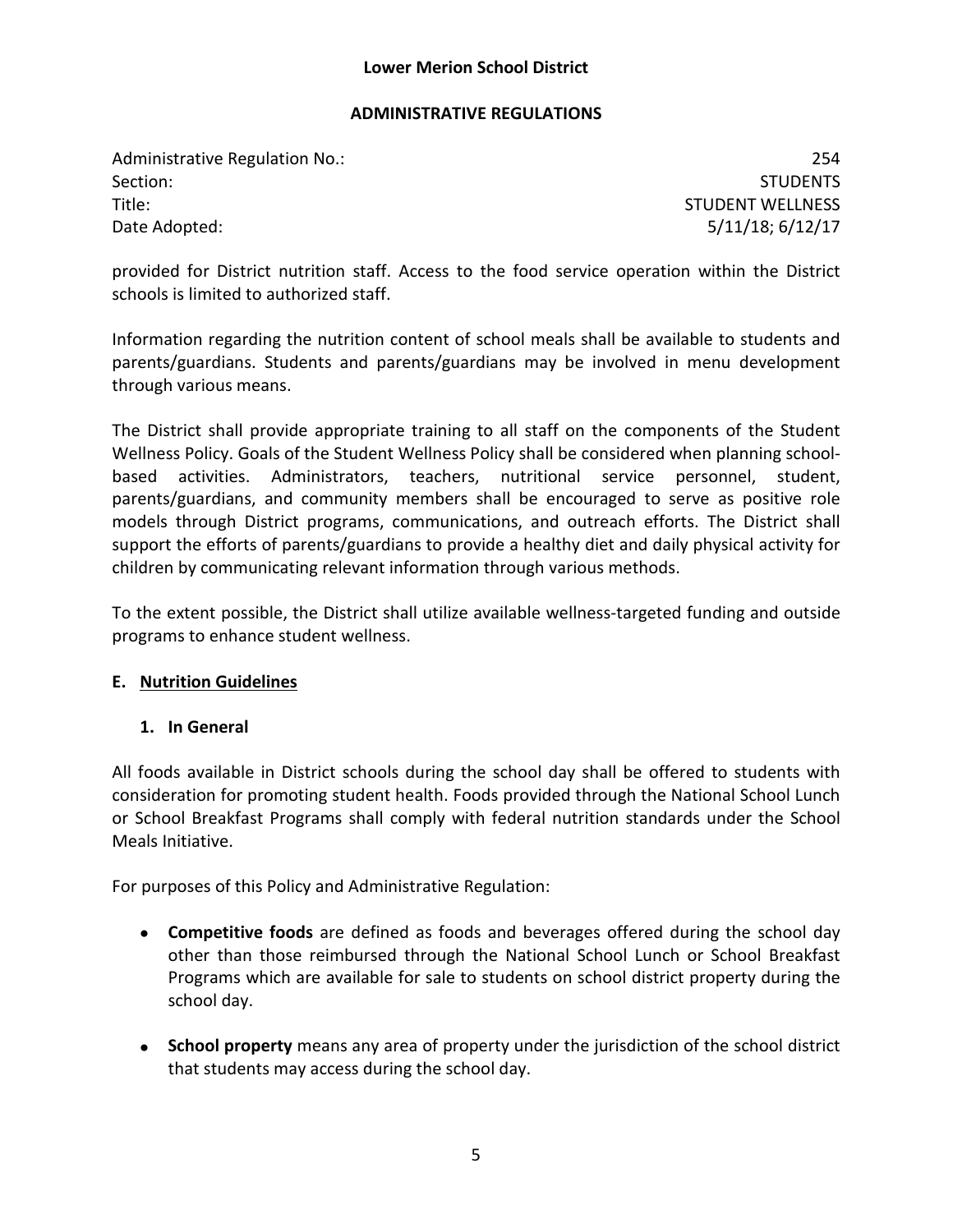## **ADMINISTRATIVE REGULATIONS**

Administrative Regulation No.: 254 Section: Studies and Studies and Studies and Studies and Studies and Studies and Studies and Studies and Studies Title: STUDENT WELLNESS Date Adopted: 5/11/18; 6/12/17

• **School day** means the period from midnight before school begins until thirty (30) minutes after the end of the official school day.

All competitive foods available to students in District schools shall comply with established nutrition guidelines. All items for sale for students shall comply with the established Smart Snacks guidelines.

# **2. Fundraisers Involving Food**

For purposes of this Policy and Administrative Regulation:

- A **fundraiser** is considered an event that includes an activity during which currency/token/tickets/etc. are exchanged for the sale/purchase of a product in support of the school or school-related activities. Examples include candy bar or vending machines sales where profits are used to support a school-sponsored club or activity such as the school band or sports team.
- An **exempt fundraiser** is a fundraiser in which foods are sold during the school day at a location other than the school cafeteria and where the foods being sold do not meet the requirements for foods sold in school according to the Smart Snack Standards established by the United States Department of Agriculture.

Exempt fundraisers may not take place in the food service area during meal periods. A maximum of five exempt fundraisers per building will be permitted at the elementary and middle school level, and a maximum of ten fundraisers will be permitted at the high school level per year.

All requests for exempt fundraisers must be submitted in advance to the building Principal. All fundraisers must be approved in advance by the building Principal and may not exceed one school week in duration.

- **3. Nutrition Guidelines for All Foods/Beverages Available, Not Sold**
	- **Food/Beverages as Classroom Rewards:** Foods and beverages shall not be used as a reward for classroom activities and throughout all District departments. Food may be allowed for an activity that promotes a positive nutrition message (e.g., guest chef, field trip to a farm or farmers market, etc.)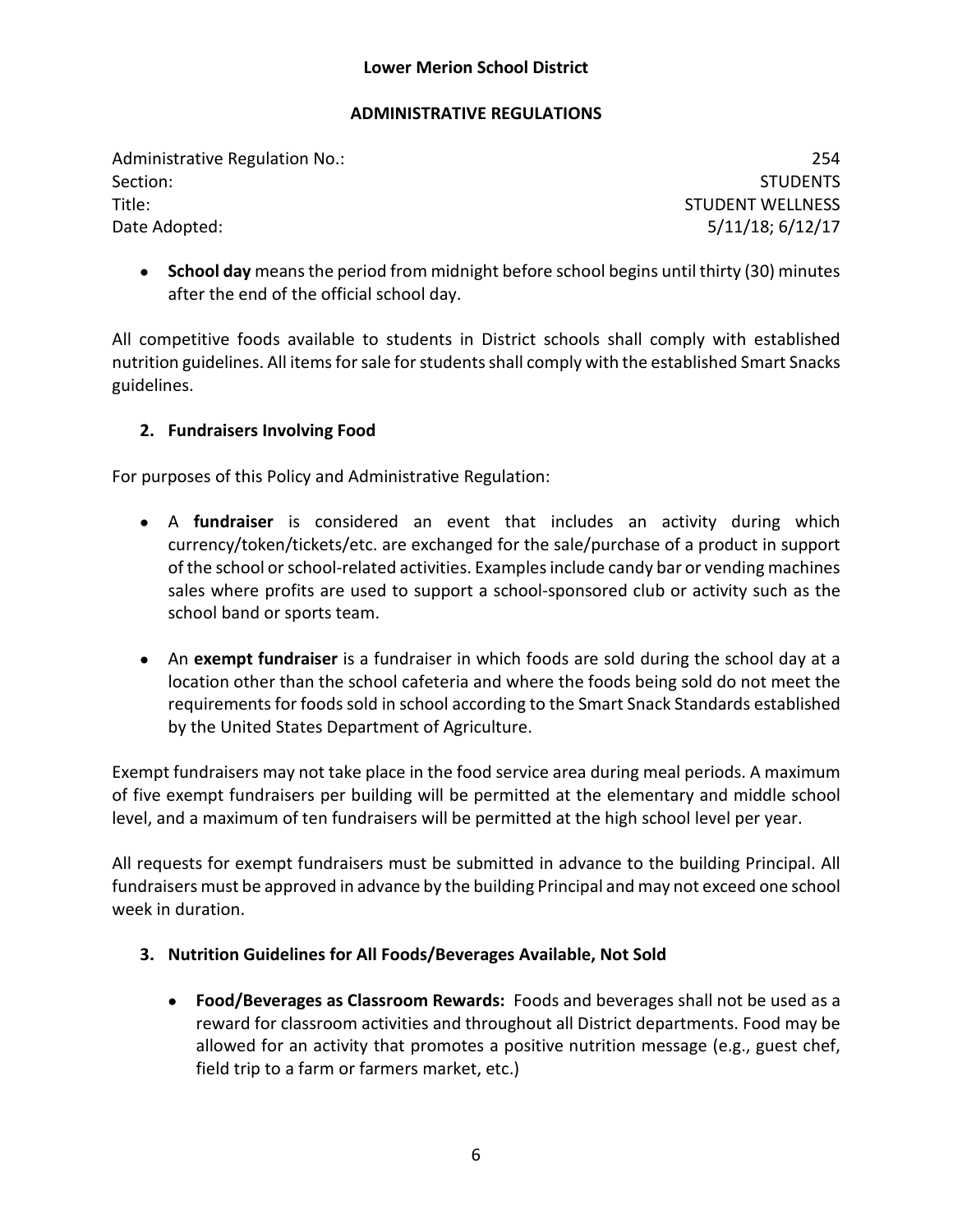## **ADMINISTRATIVE REGULATIONS**

Administrative Regulation No.: 254 Section: Studies and Studies and Studies and Studies and Studies and Studies and Studies and Studies and Studies Title: STUDENT WELLNESS Date Adopted: 5/11/18; 6/12/17

- **Rules Regarding Homemade Food:** Homemade food is not permitted to be brought to school for the purpose of being shared during the school day with students either by other students, teachers or other staff, or other persons.
- **Rules Regarding Food at Classroom/School Celebrations:** At the grade K-5 level, no food of any kind is permitted to be brought to school to be shared with students in connection with recognition of birthdays, celebrations such as Halloween, holidays, Valentine's Day, cultural events, and end-of-the-year festivities at the grades K-5 level. At the grade 6-12 level, foods brought to school for recognition of birthdays, celebrations, cultural events and end-of-the-year festivities must be in compliance with the District's nutritional guidelines and procedures to maintain a safe environment for students with life threatening allergies and other serious health issues.
- **Responsibility:** While all reasonable efforts will be made to ensure the safety of students with allergies, it should be recognized that there are practical limitations as to the level of oversight by teachers and other school personnel with regard to students bringing and sharing food to classrooms and other locations. Parents and guardians should regularly reinforce the above prohibitions with their children in order to ensure the safety of all children.
- **Applicability:** Nothing in this section is intended to (1) restrict the provision of meals to students by authorized District food service personnel, (2) require the alteration of the Family and Consumer Sciences and World Language curriculum, or (3) alter the ability of students to bring in their individual breakfast, lunch or snacks in compliance with the District's procedures to provide a safe environment for students with lifethreatening allergies or other serious health issues. Homemade food is permitted to be brought to school for teacher appreciation events.
- **Notification:** Parents and guardians will be advised of these rules in writing no less than annually and specific procedures for allowing food will be posted with this administrative regulation.
- **4. Advertising / Marketing**